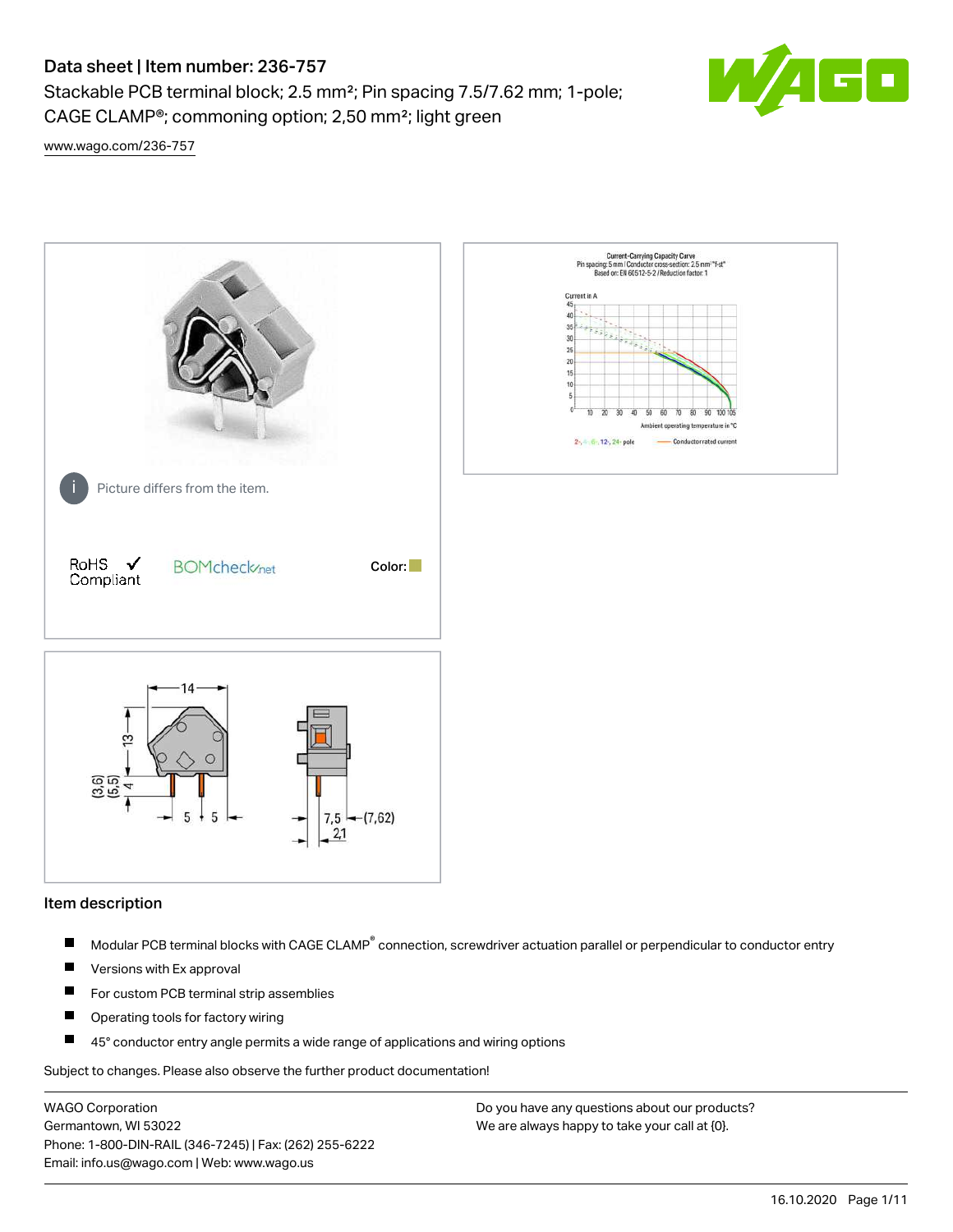

 $\blacksquare$ Set to metric or inch pin spacing by compressing PCB terminal strips or pulling them apart

# Data

# Electrical data

## Ratings per IEC/EN 60664-1

| Ratings per                 | IEC/EN 60664-1                                                        |
|-----------------------------|-----------------------------------------------------------------------|
| Rated voltage (III / 3)     | 400 V                                                                 |
| Rated surge voltage (III/3) | 6kV                                                                   |
| Rated voltage (III/2)       | 630 V                                                                 |
| Rated surge voltage (III/2) | 6 <sub>kV</sub>                                                       |
| Nominal voltage (II/2)      | 1000 V                                                                |
| Rated surge voltage (II/2)  | 6 <sub>kV</sub>                                                       |
| Rated current               | 24 A                                                                  |
| Legend (ratings)            | $(III / 2)$ $\triangle$ Overvoltage category III / Pollution degree 2 |

## Ratings per UL 1059

| Approvals per                  | UL 1059 |
|--------------------------------|---------|
| Rated voltage UL (Use Group B) | 300 V   |
| Rated current UL (Use Group B) | 15 A    |
| Rated voltage UL (Use Group D) | 300 V   |
| Rated current UL (Use Group D) | 10 A    |

#### Ratings per CSA

| Approvals per                   | CSA   |
|---------------------------------|-------|
| Rated voltage CSA (Use Group B) | 300 V |
| Rated current CSA (Use Group B) | 15 A  |
| Rated voltage CSA (Use Group D) | 300 V |
| Rated current CSA (Use Group D) | 10 A  |

## Connection data

| Connection technology                           | CAGE CLAMP                              |
|-------------------------------------------------|-----------------------------------------|
| Actuation type                                  | Operating tool                          |
| Solid conductor                                 | $0.08$ 2.5 mm <sup>2</sup> / 28  12 AWG |
| Fine-stranded conductor                         | $0.082.5$ mm <sup>2</sup> / 28  12 AWG  |
| Fine-stranded conductor; with insulated ferrule | $0.251.5$ mm <sup>2</sup>               |

Subject to changes. Please also observe the further product documentation!

WAGO Corporation Germantown, WI 53022 Phone: 1-800-DIN-RAIL (346-7245) | Fax: (262) 255-6222 Email: info.us@wago.com | Web: www.wago.us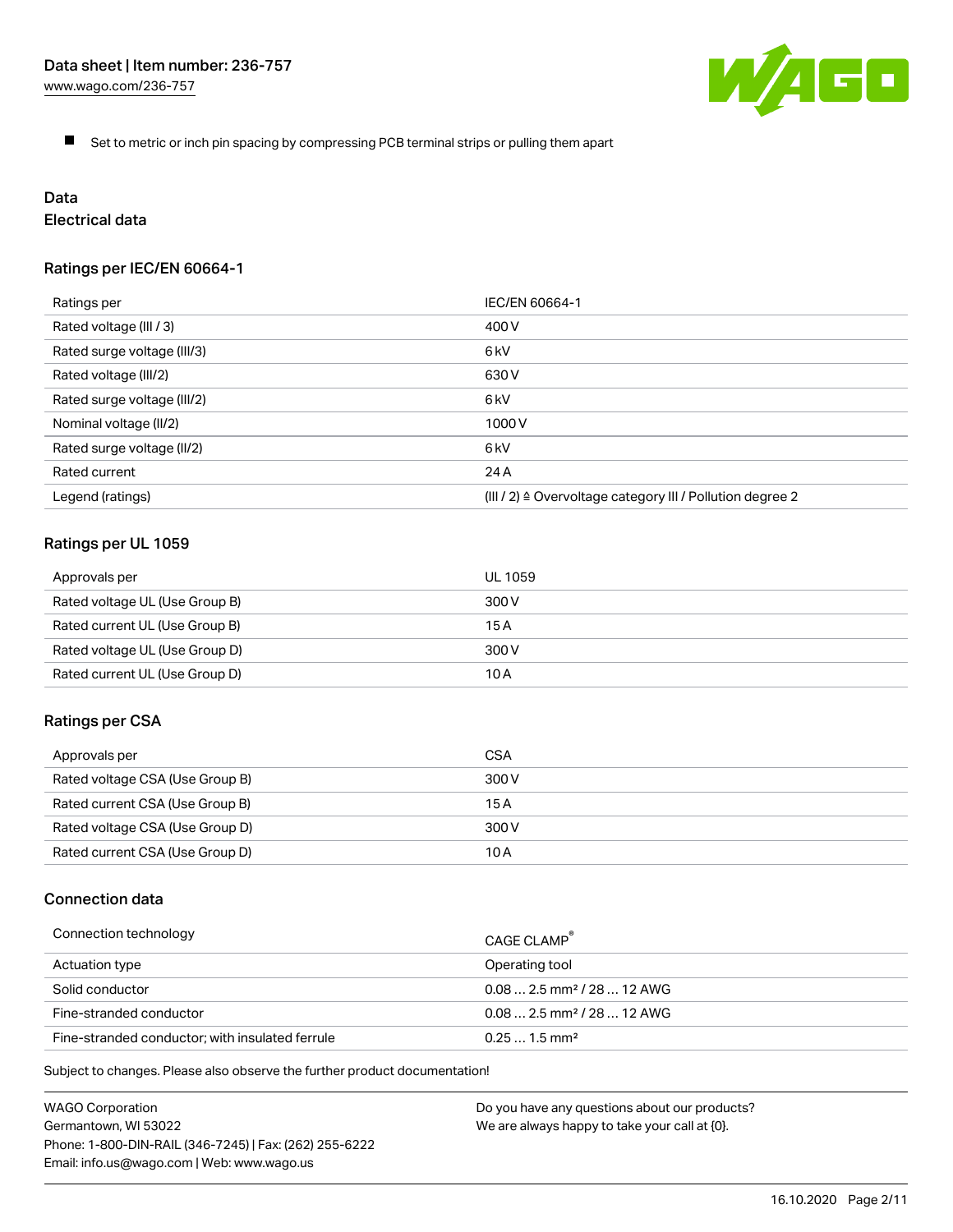# Data sheet | Item number: 236-757

[www.wago.com/236-757](http://www.wago.com/236-757)



| Fine-stranded conductor; with uninsulated ferrule | $0.251.5$ mm <sup>2</sup> |
|---------------------------------------------------|---------------------------|
| Strip length                                      | $56$ mm / 0.2  0.24 inch  |
| Conductor connection direction to PCB             | 45°                       |
| Pole No.                                          |                           |
| Total number of connection points                 |                           |
| Total number of potentials                        |                           |
| Number of connection types                        |                           |
| Number of levels                                  |                           |
| Note (conductor cross-section)                    | 12 AWG: THHN, THWN        |

# Physical data

| Pin spacing                          | 7.5/7.62 mm / 0.295/0.3 inch |
|--------------------------------------|------------------------------|
| Width                                | 9.7 mm / 0.382 inch          |
| Height                               | 17 mm / 0.669 inch           |
| Height from the surface              | 13 mm / 0.512 inch           |
| Depth                                | 14 mm / 0.551 inch           |
| Solder pin length                    | 4 mm                         |
| Solder pin dimensions                | $0.7 \times 0.7$ mm          |
| Drilled hole diameter with tolerance | 1.1 <sup>(+0.1)</sup> mm     |

# PCB contact

| PCB contact                         | тнт                                 |
|-------------------------------------|-------------------------------------|
| Solder pin arrangement              | within the terminal block (in-line) |
| Number of solder pins per potential |                                     |

# Material Data

| Color                       | light green                           |
|-----------------------------|---------------------------------------|
| Material group              |                                       |
| Insulation material         | Polyamide (PA66)                      |
| Flammability class per UL94 | V <sub>0</sub>                        |
| Clamping spring material    | Chrome nickel spring steel (CrNi)     |
| Contact material            | Electrolytic copper $(E_{\text{Cl}})$ |
| Contact plating             | tin-plated                            |
| Fire load                   | 0.018 MJ                              |
| Weight                      | 1.1 <sub>g</sub>                      |

Subject to changes. Please also observe the further product documentation!

| <b>WAGO Corporation</b>                                | Do you have any questions about our products? |
|--------------------------------------------------------|-----------------------------------------------|
| Germantown, WI 53022                                   | We are always happy to take your call at {0}. |
| Phone: 1-800-DIN-RAIL (346-7245)   Fax: (262) 255-6222 |                                               |
| Email: info.us@wago.com   Web: www.wago.us             |                                               |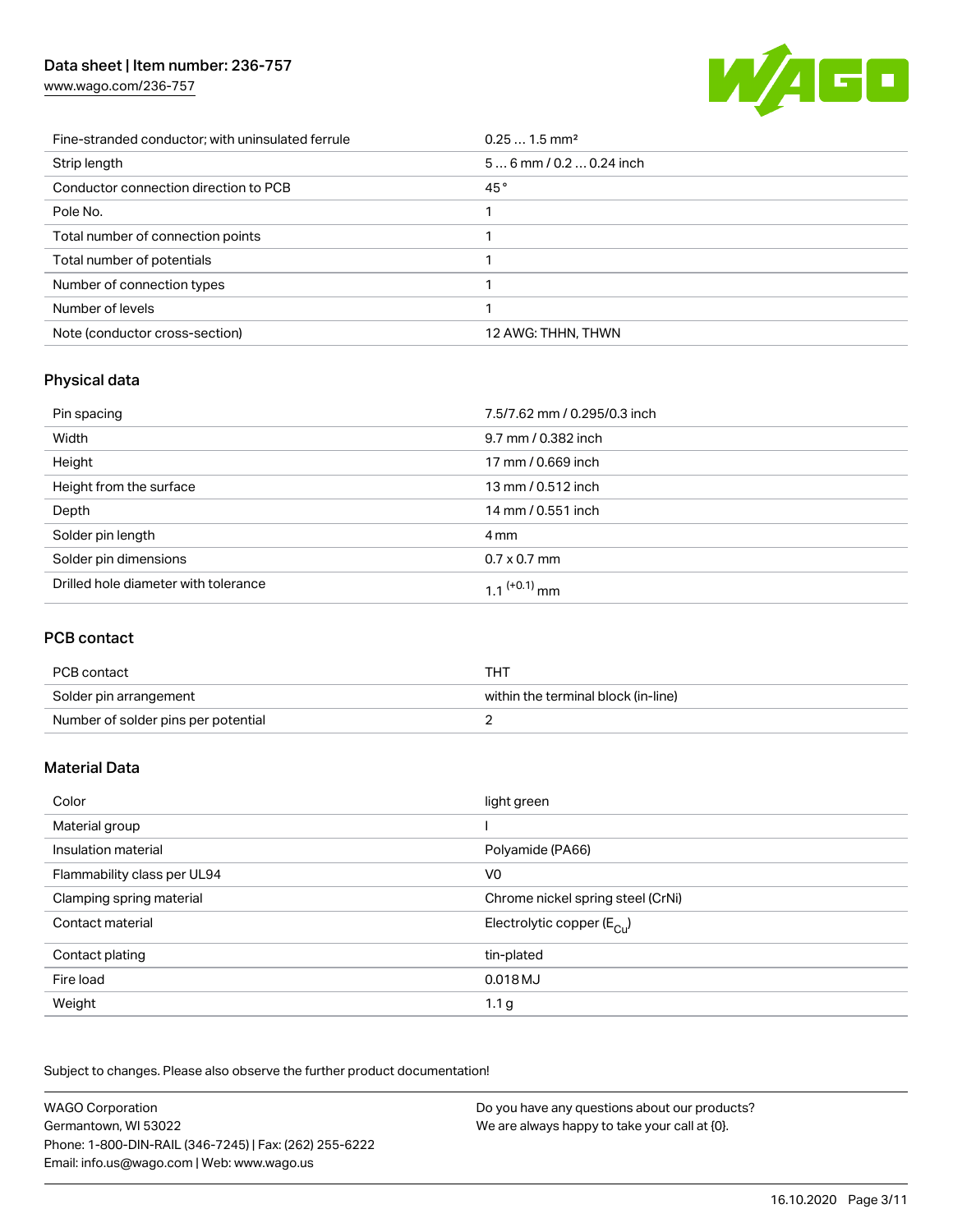

### Environmental Requirements

| Limit temperature range | $-60+105 °C$ |
|-------------------------|--------------|
|-------------------------|--------------|

#### Commercial data

| Product Group         | 4 (Printed Circuit) |
|-----------------------|---------------------|
| Packaging type        | <b>BOX</b>          |
| Country of origin     | CН                  |
| <b>GTIN</b>           | 4044918774758       |
| Customs tariff number | 85369010000         |

## Approvals / Certificates

#### Country specific Approvals

| Logo | Approval                                      | <b>Additional Approval Text</b> | Certificate<br>name |
|------|-----------------------------------------------|---------------------------------|---------------------|
|      | <b>CCA</b><br>DEKRA Certification B.V.        | EN 60947                        | NTR NL-<br>7109     |
| KEMA | <b>CCA</b><br>DEKRA Certification B.V.        | EN 60947                        | 2168090.01          |
|      | <b>CCA</b><br><b>DEKRA Certification B.V.</b> | EN 60998                        | NTR NL-<br>7195     |
|      | <b>CSA</b><br><b>DEKRA Certification B.V.</b> | C22.2 No. 158                   | 1673957             |

#### Ship Approvals

| Logo               | Approval                               | <b>Additional Approval Text</b> | Certificate<br>name |
|--------------------|----------------------------------------|---------------------------------|---------------------|
| 嚩<br><b>BUREAU</b> | BV<br>Bureau Veritas S.A.              | IEC 60998                       | 11915/D0<br>BV      |
|                    | <b>DNV GL</b>                          | -                               | TAE000016Z          |
|                    | Det Norske Veritas, Germanischer Lloyd |                                 |                     |

Subject to changes. Please also observe the further product documentation!

WAGO Corporation Germantown, WI 53022 Phone: 1-800-DIN-RAIL (346-7245) | Fax: (262) 255-6222 Email: info.us@wago.com | Web: www.wago.us Do you have any questions about our products? We are always happy to take your call at {0}.

16.10.2020 Page 4/11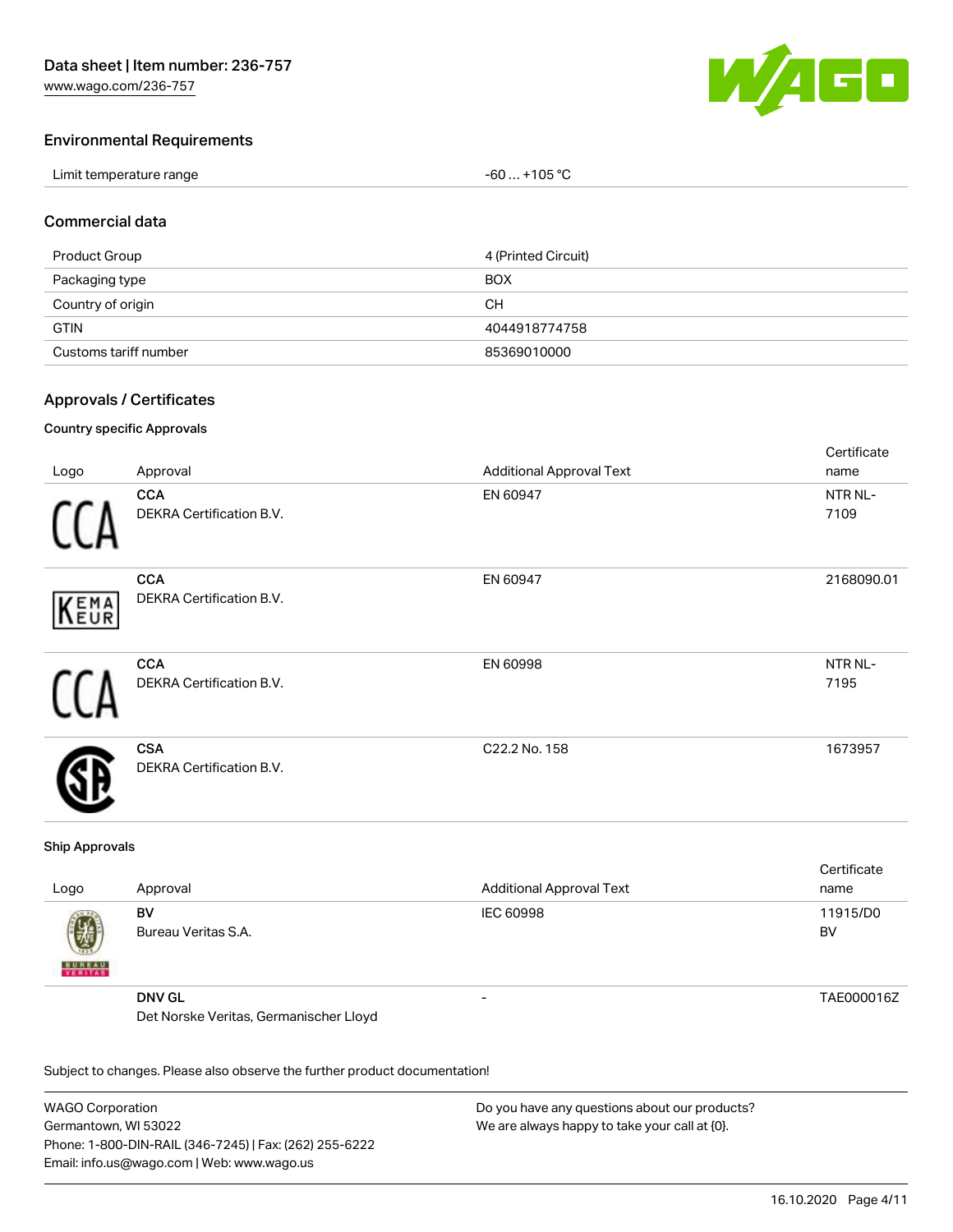



#### UL-Approvals

|                                                                |                                |                                 | Certificate |
|----------------------------------------------------------------|--------------------------------|---------------------------------|-------------|
| Logo                                                           | Approval                       | <b>Additional Approval Text</b> | name        |
|                                                                | <b>UR</b>                      | <b>UL 1059</b>                  | 20180629-   |
| $\Box$<br>$\overline{\phantom{a}}$<br>$\overline{\phantom{a}}$ | Underwriters Laboratories Inc. |                                 | E45172      |

## Counterpart

# Compatible products

#### check

|       | Item no.: 231-125<br>Testing plug module with contact stud; Pin spacing 7.62 mm / 0.3 in; 2,50 mm <sup>2</sup> ; orange                                                            | www.wago.com/231-125             |
|-------|------------------------------------------------------------------------------------------------------------------------------------------------------------------------------------|----------------------------------|
|       | Item no.: 231-161<br>Testing plug module with contact stud; for 236 Series; Pin spacing 7.5 mm / 0.295 in; gray                                                                    | www.wago.com/231-161             |
|       | Marking accessories                                                                                                                                                                |                                  |
|       | Item no.: 210-332/750-020<br>Marking strips; as a DIN A4 sheet; MARKED; 1-20 (80x); Height of marker strip: 3 mm; Strip length 182<br>mm; Horizontal marking; Self-adhesive; white | www.wago.com/210-332<br>/750-020 |
|       | Item no.: 210-332/762-020<br>Marking strips; as a DIN A4 sheet; MARKED; 1-20 (80x); Height of marker strip: 3 mm; Strip length 182<br>mm; Horizontal marking; Self-adhesive; white | www.wago.com/210-332<br>/762-020 |
| tools |                                                                                                                                                                                    |                                  |
|       | Item no.: 210-657<br>Operating tool; Blade: 3.5 x 0.5 mm; with a partially insulated shaft; short; multicoloured                                                                   | www.wago.com/210-657             |
|       | Item no.: 210-658<br>Operating tool; Blade: 3.5 x 0.5 mm; with a partially insulated shaft; angled; short; multicoloured                                                           | www.wago.com/210-658             |
|       | Item no.: 210-720<br>Operating tool; Blade: 3.5 x 0.5 mm; with a partially insulated shaft; multicoloured                                                                          | www.wago.com/210-720             |
|       |                                                                                                                                                                                    |                                  |

Subject to changes. Please also observe the further product documentation!

| <b>WAGO Corporation</b>                                | Do you have any questions about our products? |
|--------------------------------------------------------|-----------------------------------------------|
| Germantown, WI 53022                                   | We are always happy to take your call at {0}. |
| Phone: 1-800-DIN-RAIL (346-7245)   Fax: (262) 255-6222 |                                               |
| Email: info.us@wago.com   Web: www.wago.us             |                                               |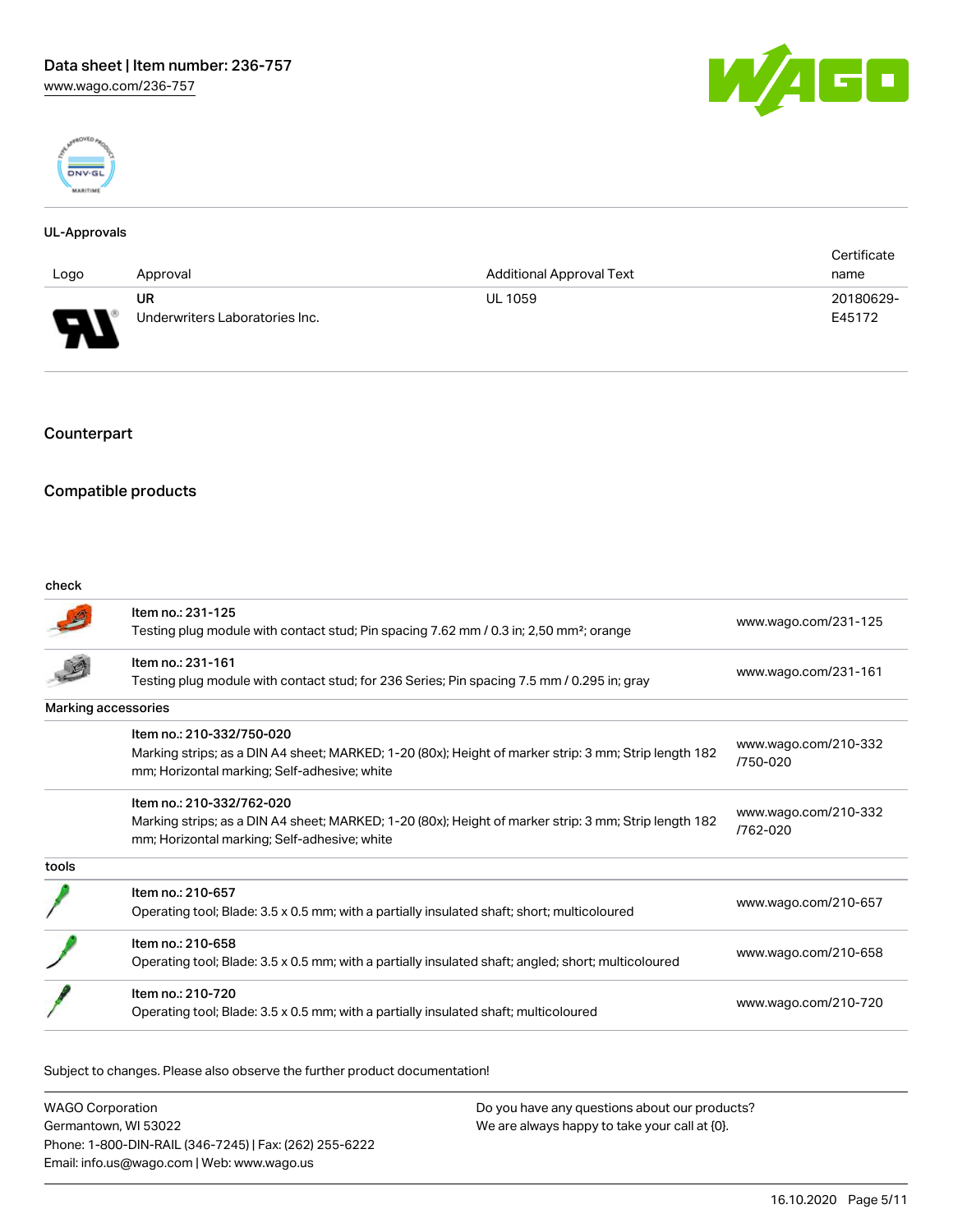WAGO

|         | Item no.: 236-332<br>Operating tool; natural                                                                                                                                                      | www.wago.com/236-332 |
|---------|---------------------------------------------------------------------------------------------------------------------------------------------------------------------------------------------------|----------------------|
|         | Item no.: 236-335<br>Operating tool; gray                                                                                                                                                         | www.wago.com/236-335 |
| ferrule |                                                                                                                                                                                                   |                      |
|         | Item no.: 216-101<br>Ferrule; Sleeve for 0.5 mm <sup>2</sup> / AWG 22; uninsulated; electro-tin plated; silver-colored                                                                            | www.wago.com/216-101 |
|         | Item no.: 216-102<br>Ferrule; Sleeve for 0.75 mm <sup>2</sup> / AWG 20; uninsulated; electro-tin plated; silver-colored                                                                           | www.wago.com/216-102 |
|         | Item no.: 216-103<br>Ferrule; Sleeve for 1 mm <sup>2</sup> / AWG 18; uninsulated; electro-tin plated                                                                                              | www.wago.com/216-103 |
|         | Item no.: 216-104<br>Ferrule; Sleeve for 1.5 mm <sup>2</sup> / AWG 16; uninsulated; electro-tin plated; silver-colored                                                                            | www.wago.com/216-104 |
|         | Item no.: 216-121<br>Ferrule; Sleeve for 0.5 mm <sup>2</sup> / AWG 22; uninsulated; electro-tin plated; silver-colored                                                                            | www.wago.com/216-121 |
|         | Item no.: 216-122<br>Ferrule; Sleeve for 0.75 mm <sup>2</sup> / AWG 20; uninsulated; electro-tin plated; silver-colored                                                                           | www.wago.com/216-122 |
|         | Item no.: 216-123<br>Ferrule; Sleeve for 1 mm <sup>2</sup> / AWG 18; uninsulated; electro-tin plated; silver-colored                                                                              | www.wago.com/216-123 |
|         | Item no.: 216-124<br>Ferrule; Sleeve for 1.5 mm <sup>2</sup> / AWG 16; uninsulated; electro-tin plated                                                                                            | www.wago.com/216-124 |
|         | Item no.: 216-131<br>Ferrule; Sleeve for 0.25 mm <sup>2</sup> / AWG 24; uninsulated; electro-tin plated; silver-colored                                                                           | www.wago.com/216-131 |
|         | Item no.: 216-132<br>Ferrule; Sleeve for 0.34 mm <sup>2</sup> / AWG 24; uninsulated; electro-tin plated                                                                                           | www.wago.com/216-132 |
|         | Item no.: 216-141<br>Ferrule; Sleeve for 0.5 mm <sup>2</sup> / 20 AWG; uninsulated; electro-tin plated; electrolytic copper; gastight<br>crimped; acc. to DIN 46228, Part 1/08.92                 | www.wago.com/216-141 |
|         | Item no.: 216-142<br>Ferrule; Sleeve for 0.75 mm <sup>2</sup> / 18 AWG; uninsulated; electro-tin plated; electrolytic copper; gastight<br>crimped; acc. to DIN 46228, Part 1/08.92                | www.wago.com/216-142 |
|         | Item no.: 216-143<br>Ferrule; Sleeve for 1 mm <sup>2</sup> / AWG 18; uninsulated; electro-tin plated; electrolytic copper; gastight<br>crimped; acc. to DIN 46228, Part 1/08.92                   | www.wago.com/216-143 |
|         | Item no.: 216-144<br>Ferrule; Sleeve for 1.5 mm <sup>2</sup> / AWG 16; uninsulated; electro-tin plated; electrolytic copper; gastight<br>crimped; acc. to DIN 46228, Part 1/08.92; silver-colored | www.wago.com/216-144 |
|         | Item no.: 216-151<br>Ferrule; Sleeve for 0.25 mm <sup>2</sup> / AWG 24; uninsulated; electro-tin plated                                                                                           | www.wago.com/216-151 |

Subject to changes. Please also observe the further product documentation!

WAGO Corporation Germantown, WI 53022 Phone: 1-800-DIN-RAIL (346-7245) | Fax: (262) 255-6222 Email: info.us@wago.com | Web: www.wago.us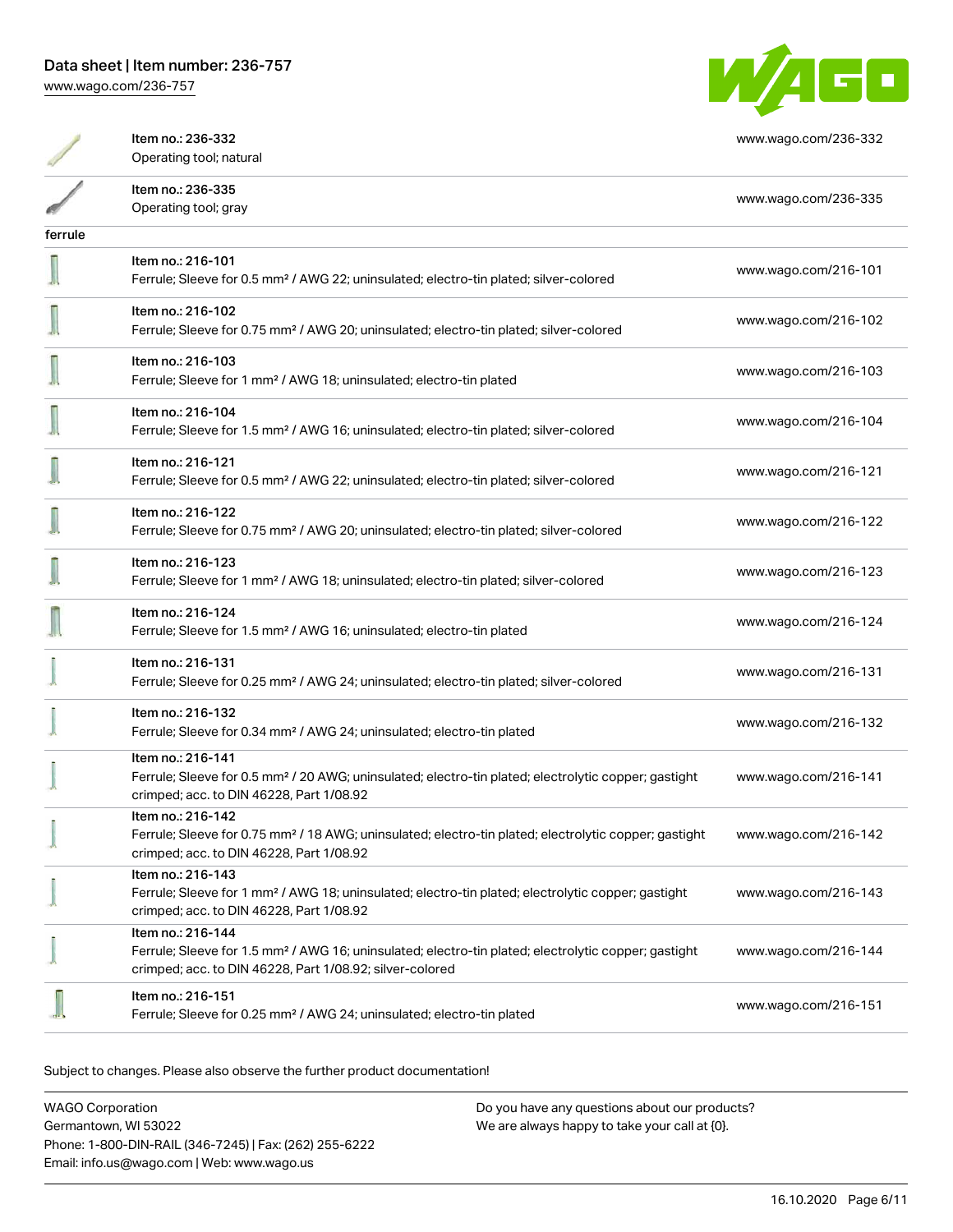# Data sheet | Item number: 236-757

[www.wago.com/236-757](http://www.wago.com/236-757)



| Item no.: 216-152<br>Ferrule; Sleeve for 0.34 mm <sup>2</sup> / AWG 24; uninsulated; electro-tin plated                                                                                                 | www.wago.com/216-152 |
|---------------------------------------------------------------------------------------------------------------------------------------------------------------------------------------------------------|----------------------|
| Item no.: 216-201<br>Ferrule; Sleeve for 0.5 mm <sup>2</sup> / 20 AWG; insulated; electro-tin plated; white                                                                                             | www.wago.com/216-201 |
| Item no.: 216-202<br>Ferrule; Sleeve for 0.75 mm <sup>2</sup> / 18 AWG; insulated; electro-tin plated; gray                                                                                             | www.wago.com/216-202 |
| Item no.: 216-203<br>Ferrule; Sleeve for 1 mm <sup>2</sup> / AWG 18; insulated; electro-tin plated; red                                                                                                 | www.wago.com/216-203 |
| Item no.: 216-204<br>Ferrule; Sleeve for 1.5 mm <sup>2</sup> / AWG 16; insulated; electro-tin plated; black                                                                                             | www.wago.com/216-204 |
| Item no.: 216-221<br>Ferrule; Sleeve for 0.5 mm <sup>2</sup> / 20 AWG; insulated; electro-tin plated; white                                                                                             | www.wago.com/216-221 |
| Item no.: 216-222<br>Ferrule; Sleeve for 0.75 mm <sup>2</sup> / 18 AWG; insulated; electro-tin plated; gray                                                                                             | www.wago.com/216-222 |
| Item no.: 216-223<br>Ferrule; Sleeve for 1 mm <sup>2</sup> / AWG 18; insulated; electro-tin plated; red                                                                                                 | www.wago.com/216-223 |
| Item no.: 216-224<br>Ferrule; Sleeve for 1.5 mm <sup>2</sup> / AWG 16; insulated; electro-tin plated; black                                                                                             | www.wago.com/216-224 |
| Item no.: 216-241<br>Ferrule; Sleeve for 0.5 mm <sup>2</sup> / 20 AWG; insulated; electro-tin plated; electrolytic copper; gastight<br>crimped; acc. to DIN 46228, Part 4/09.90; white                  | www.wago.com/216-241 |
| Item no.: 216-242<br>Ferrule; Sleeve for 0.75 mm <sup>2</sup> / 18 AWG; insulated; electro-tin plated; electrolytic copper; gastight<br>crimped; acc. to DIN 46228, Part 4/09.90; gray                  | www.wago.com/216-242 |
| Item no.: 216-243<br>Ferrule; Sleeve for 1 mm <sup>2</sup> / AWG 18; insulated; electro-tin plated; electrolytic copper; gastight crimped; www.wago.com/216-243<br>acc. to DIN 46228, Part 4/09.90; red |                      |
| Item no.: 216-244<br>Ferrule; Sleeve for 1.5 mm <sup>2</sup> / AWG 16; insulated; electro-tin plated; electrolytic copper; gastight<br>crimped; acc. to DIN 46228, Part 4/09.90; black                  | www.wago.com/216-244 |
| Item no.: 216-262<br>Ferrule; Sleeve for 0.75 mm <sup>2</sup> / 18 AWG; insulated; electro-tin plated; electrolytic copper; gastight<br>crimped; acc. to DIN 46228, Part 4/09.90; gray                  | www.wago.com/216-262 |
| Item no.: 216-263<br>Ferrule; Sleeve for 1 mm <sup>2</sup> / AWG 18; insulated; electro-tin plated; electrolytic copper; gastight crimped; www.wago.com/216-263<br>acc. to DIN 46228, Part 4/09.90; red |                      |
| Item no.: 216-264<br>Ferrule; Sleeve for 1.5 mm <sup>2</sup> / AWG 16; insulated; electro-tin plated; electrolytic copper; gastight<br>crimped; acc. to DIN 46228, Part 4/09.90; black                  | www.wago.com/216-264 |
| Item no.: 216-284<br>Ferrule; Sleeve for 1.5 mm <sup>2</sup> / AWG 16; insulated; electro-tin plated; electrolytic copper; gastight<br>crimped; acc. to DIN 46228, Part 4/09.90; black                  | www.wago.com/216-284 |
|                                                                                                                                                                                                         |                      |

Subject to changes. Please also observe the further product documentation!

WAGO Corporation Germantown, WI 53022 Phone: 1-800-DIN-RAIL (346-7245) | Fax: (262) 255-6222 Email: info.us@wago.com | Web: www.wago.us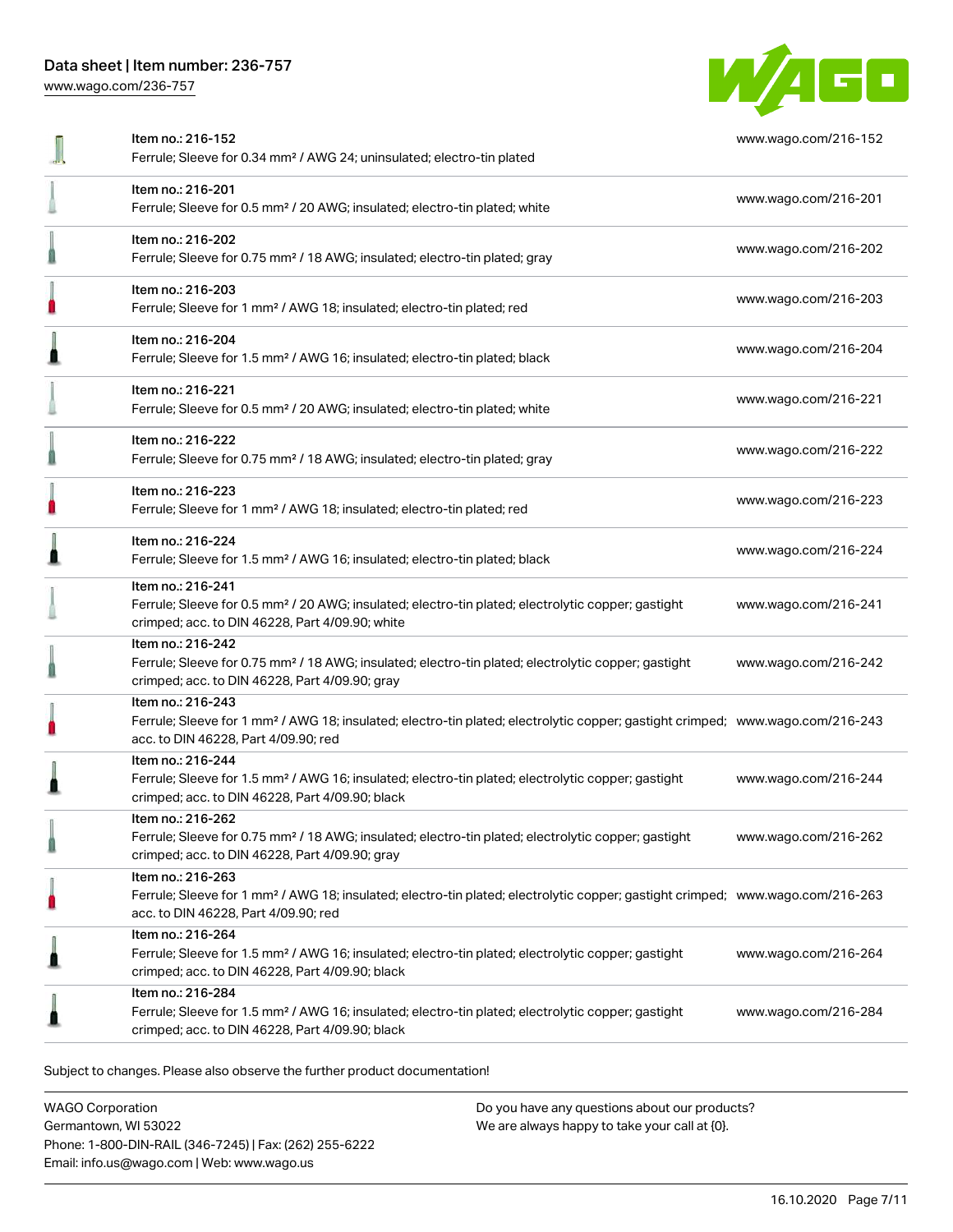# Data sheet | Item number: 236-757 [www.wago.com/236-757](http://www.wago.com/236-757)



| Item no.: 216-301<br>Ferrule; Sleeve for 0.25 mm <sup>2</sup> / AWG 24; insulated; electro-tin plated; yellow | www.wago.com/216-301 |
|---------------------------------------------------------------------------------------------------------------|----------------------|
| Item no.: 216-302<br>Ferrule; Sleeve for 0.34 mm <sup>2</sup> / 22 AWG; insulated; electro-tin plated; green  | www.wago.com/216-302 |
| Item no.: 216-321<br>Ferrule; Sleeve for 0.25 mm <sup>2</sup> / AWG 24; insulated; electro-tin plated; yellow | www.wago.com/216-321 |
| Item no.: 216-322<br>Ferrule; Sleeve for 0.34 mm <sup>2</sup> / 22 AWG; insulated; electro-tin plated; green  | www.wago.com/216-322 |

# **Downloads**

Documentation

| <b>Additional Information</b>                                                                                                                                          |             |               |          |
|------------------------------------------------------------------------------------------------------------------------------------------------------------------------|-------------|---------------|----------|
| Technical explanations                                                                                                                                                 | Apr 3, 2019 | pdf<br>3.6 MB | Download |
|                                                                                                                                                                        |             |               |          |
| <b>CAD files</b>                                                                                                                                                       |             |               |          |
| CAD data                                                                                                                                                               |             |               |          |
| 2D/3D Models 236-757                                                                                                                                                   |             | <b>URL</b>    | Download |
| CAE data                                                                                                                                                               |             |               |          |
| EPLAN Data Portal 236-757                                                                                                                                              |             | <b>URL</b>    | Download |
| ZUKEN Portal 236-757                                                                                                                                                   |             | <b>URL</b>    | Download |
| <b>PCB Design</b>                                                                                                                                                      |             |               |          |
| Symbol and Footprint 236-757                                                                                                                                           |             | <b>URL</b>    | Download |
| CAx data for your PCB design, consisting of "schematic symbols and PCB footprints",<br>allow easy integration of the WAGO component into your development environment. |             |               |          |

#### Supported formats:

- $\blacksquare$ Accel EDA 14 & 15
- $\blacksquare$ Altium 6 to current version
- $\blacksquare$ Cadence Allegro
- $\blacksquare$ **DesignSpark**
- $\blacksquare$ Eagle Libraries
- $\blacksquare$ KiCad

Subject to changes. Please also observe the further product documentation!

WAGO Corporation Germantown, WI 53022 Phone: 1-800-DIN-RAIL (346-7245) | Fax: (262) 255-6222 Email: info.us@wago.com | Web: www.wago.us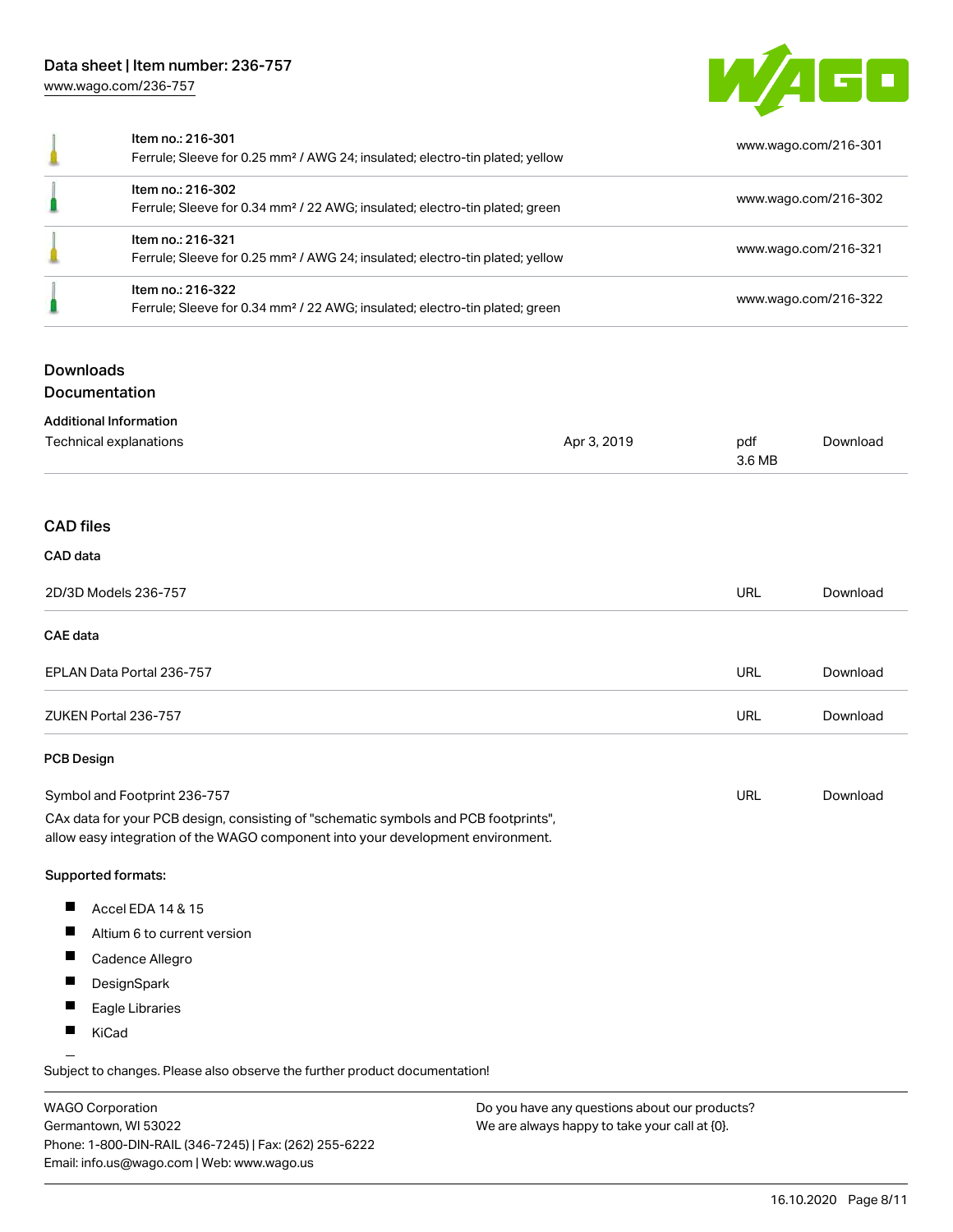

- $\blacksquare$ Mentor Graphics BoardStation
- $\blacksquare$ Mentor Graphics Design Architect
- $\blacksquare$ Mentor Graphics Design Expedition 99 and 2000
- $\blacksquare$ OrCAD 9.X PCB and Capture
- П PADS PowerPCB 3, 3.5, 4.X, and 5.X
- П PADS PowerPCB and PowerLogic 3.0
- $\blacksquare$ PCAD 2000, 2001, 2002, 2004, and 2006
- $\blacksquare$ Pulsonix 8.5 or newer
- $\blacksquare$ **STL**
- $\blacksquare$ 3D STEP
- $\blacksquare$ TARGET 3001!
- П View Logic ViewDraw
- $\blacksquare$ Quadcept
- $\blacksquare$ Zuken CadStar 3 and 4
- П Zuken CR-5000 and CR-8000

#### PCB Component Libraries (EDA), PCB CAD Library Ultra Librarian

#### Installation Notes

Conductor termination



Inserting a conductor via 3.5 mm screwdriver.



screwdriver.



Inserting a conductor via 3.5 mm Inserting a conductor via operating tool.

Screwdriver actuation parallel to conductor entry.

Screwdriver actuation perpendicular to conductor entry.

Subject to changes. Please also observe the further product documentation!

WAGO Corporation Germantown, WI 53022 Phone: 1-800-DIN-RAIL (346-7245) | Fax: (262) 255-6222 Email: info.us@wago.com | Web: www.wago.us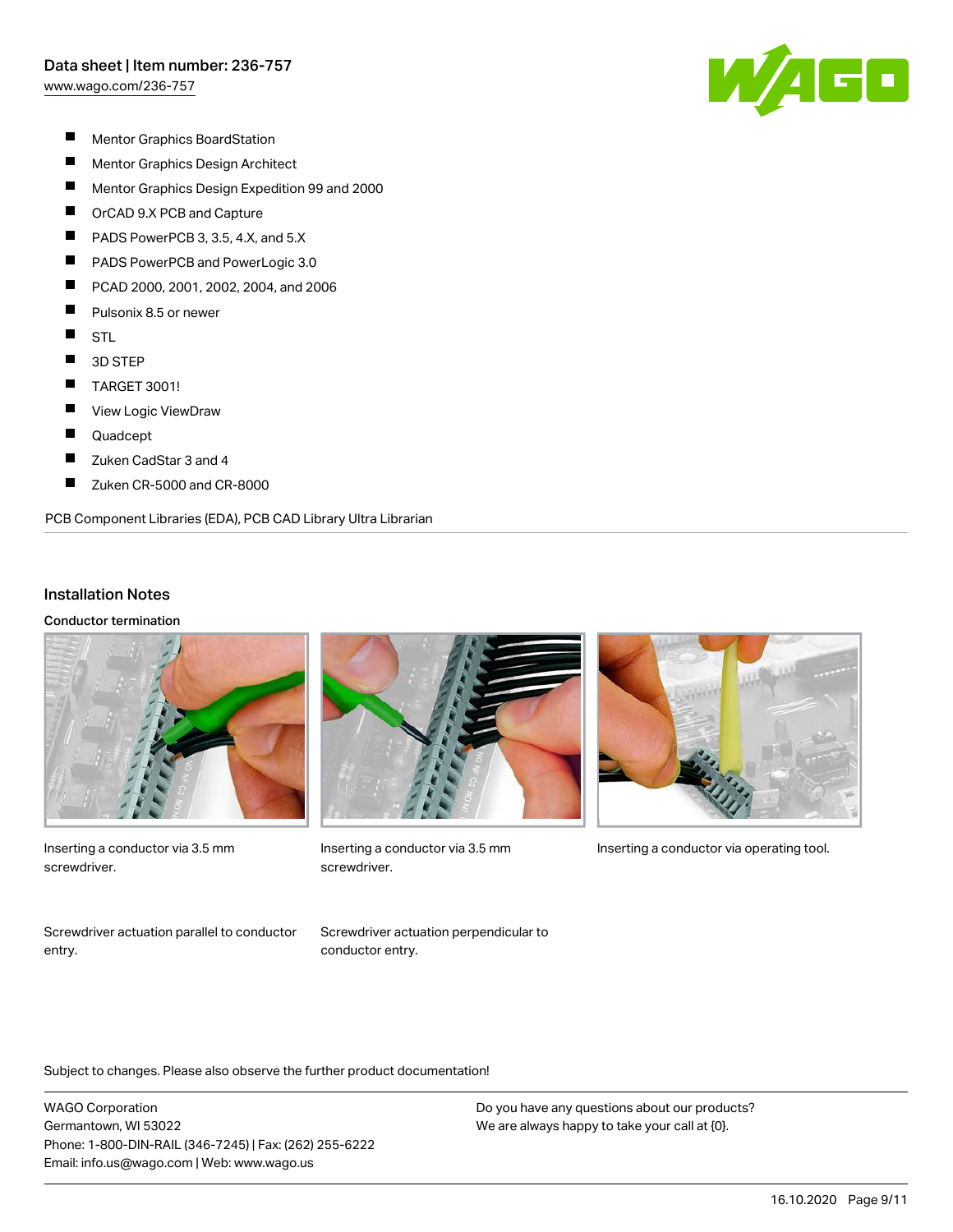## Data sheet | Item number: 236-757 [www.wago.com/236-757](http://www.wago.com/236-757)





Compared to standard screwdrivers, these operating tools are far more convenient for wiring PCB terminal strips at factory.

Installation



PCB Terminal Strips placed behind each other save space – staggering them by half the pin spacing simplifies subsequent wiring of the first row.

Installation

Subject to changes. Please also observe the further product documentation!

WAGO Corporation Germantown, WI 53022 Phone: 1-800-DIN-RAIL (346-7245) | Fax: (262) 255-6222 Email: info.us@wago.com | Web: www.wago.us